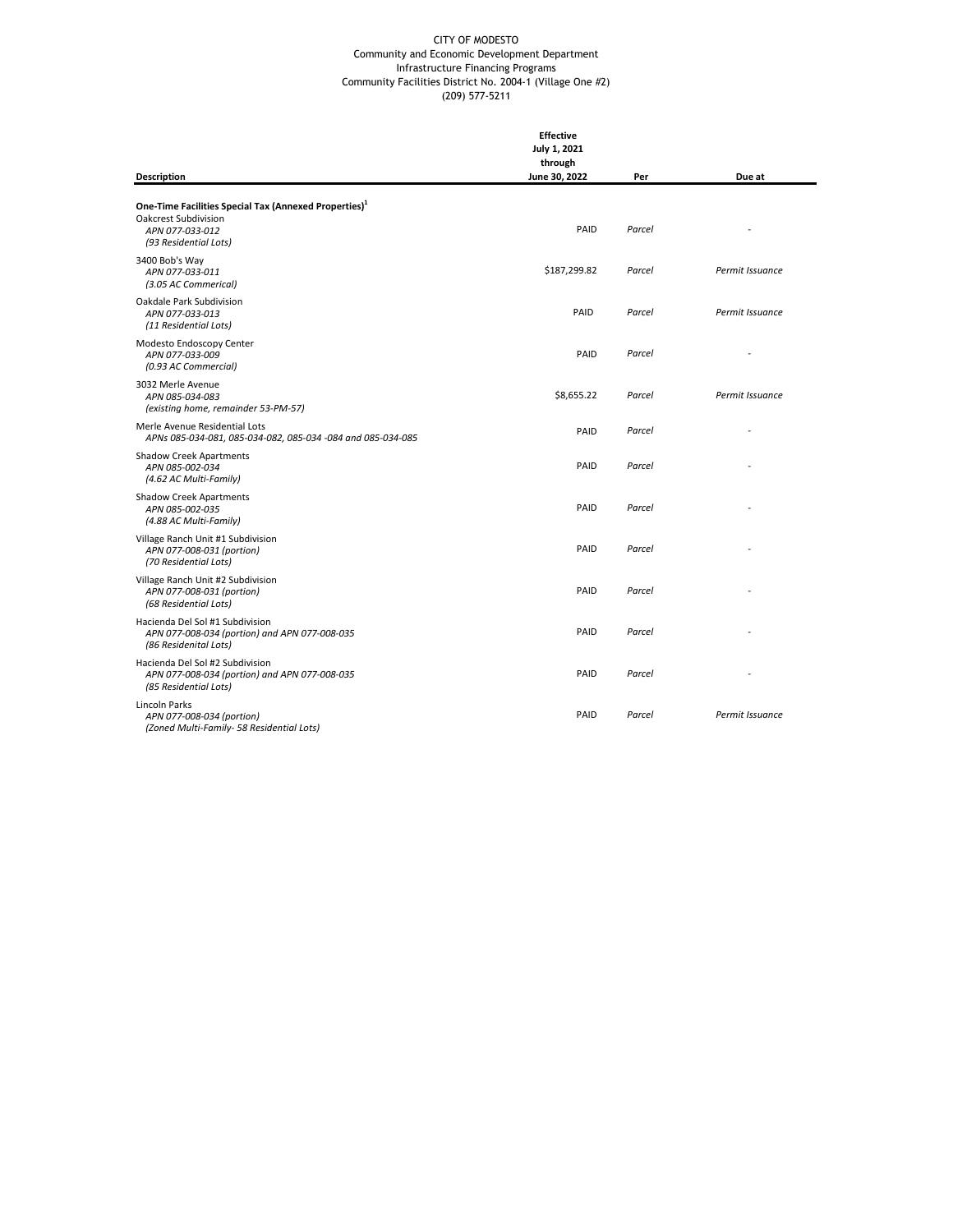|                                                                                                                 | <b>Effective</b><br>July 1, 2021 |        |                 |  |
|-----------------------------------------------------------------------------------------------------------------|----------------------------------|--------|-----------------|--|
|                                                                                                                 | through                          |        |                 |  |
| Description                                                                                                     | June 30, 2022                    | Per    | Due at          |  |
| Kodiak Village II Subdivision<br>APN 077-009-014 and APN 077-009-056<br>(61 Residential Lots)                   | PAID                             | Parcel | Permit Issuance |  |
| Kodiak Village Subdivision<br>APN 077-009-057<br>(201 Residenital Lots)                                         | <b>PAID</b>                      | Parcel | Permit Issuance |  |
| Paramont Apartments on Merle<br>APN 085-013-067<br>(0.57 AC Multi-Family)                                       | PAID                             | Parcel |                 |  |
| Paramont Apartments on Merle<br>APN 085-013-069<br>(0.57 AC Multi-Family)                                       | PAID                             | Parcel |                 |  |
| 3424 Oakdale Road<br>APN 077-033-002<br>(1.12 AC Commerical)                                                    | PAID                             | Parcel |                 |  |
| 3837 Merle Avenue<br>APN 085-007-018<br>(3.06 AC Residential)                                                   | \$101,865.32                     | Parcel | Permit Issuance |  |
| Kodiak Village III Subdivision<br>APN 077-009-055<br>(23 Residential Lots)                                      | PAID                             | Parcel | Permit Issuance |  |
| <b>Burkshire Estates I Subdivision</b><br>APN 085-001-061<br>(48 Residential Lots - formerly Lagos Subdivision) | \$8,422.90                       | Parcel | Permit Issuance |  |
| Parcels 1 and 2 (within Burkshire Estates I Boundary)<br>APN 085-051-003<br>(Formerly 3007 Esta Avenue)         | \$4,207.86                       | Parcel | Permit Issuance |  |
| <b>Falling Leaf Subdivision</b><br>APN 085-002-079 (portion)<br>(257 Residential Lots)                          | \$9,359.38                       | Parcel | Permit Issuance |  |
| The Trails at Falling Leaf<br>APN 085-002-079 (portion)<br>(59 residential lots)                                | \$9,034.38                       | Parcel | Permit Issuance |  |
| <b>Bhatti Estates Subdivision</b><br>APN 085-050-001<br>(12 Residential Lots)                                   | \$14,111.68                      | Parcel | Permit Issuance |  |
| Sylvan Vet Clinic (Parcel 2)<br>APN 084-002-053 (3500 Roselle Avenue)<br>(1.86 AC Commercial)                   | \$156,182.28                     | Parcel | Permit Issuance |  |
| Sylvan Vet Clinic (Parcel 1)<br>APN 084-002-048 (3520 Roselle Avenue)<br>(1.00 AC Commercial)                   | PAID                             | Parcel |                 |  |
| The Plaza Subdivision<br>APN 077-008-032 and APN 077-008-033<br>(165 Residential Lots)                          | PAID                             | Parcel |                 |  |
| Hillglen Roselle Subdivision<br>APN 085-064-004 previously (APN 085-001-047)<br>(44 Residential Lots)           | PAID                             | Parcel | Permit Issuance |  |
| Burkshire Estates II Subdivision (1 of 2)<br>APNs 085-001-017, 085-001-045 and 085-001-046                      | PAID                             | Parcel |                 |  |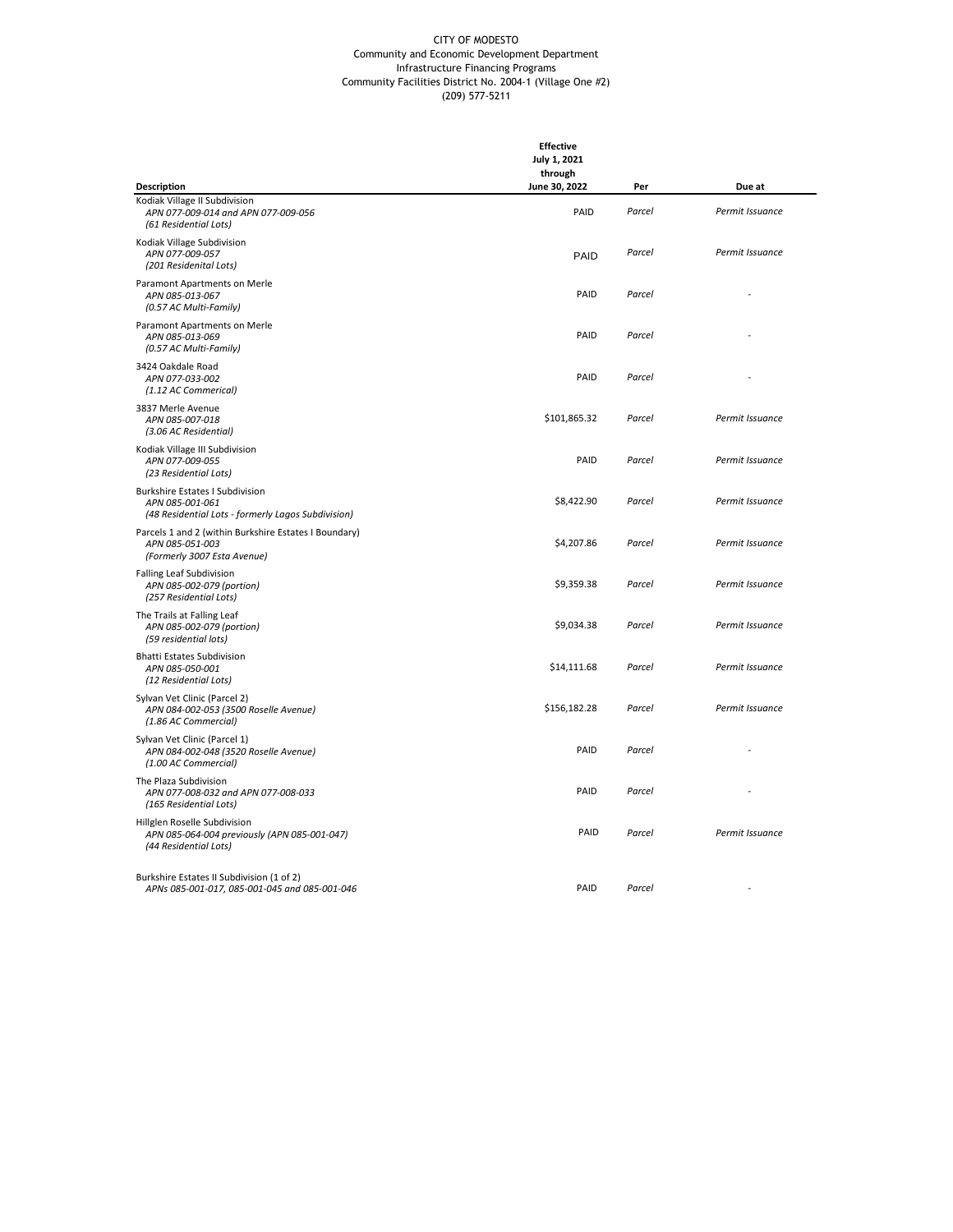|                                                                                                                                 | <b>Effective</b><br>July 1, 2021<br>through<br>June 30, 2022 |               |                           |
|---------------------------------------------------------------------------------------------------------------------------------|--------------------------------------------------------------|---------------|---------------------------|
| Description<br>Cambrooke Estates Subdivision<br>APN 085-018-060<br>(8 Residential Lots - formerly Ramirez Estates)              | PAID                                                         | Per<br>Parcel | Due at<br>Permit Issuance |
| Village One Plaza (Parcel 1)<br>APN 085-009-006<br>(5.84 AC Commercial)                                                         | PAID                                                         | Parcel        |                           |
| Village One Plaza (Parcel 2)<br>APN 085-009-007<br>(0.74 AC Commercial)                                                         | PAID                                                         | Parcel        |                           |
| Village One Plaza (Parcel 3)<br>APN 085-009-008<br>(1.97 AC Commercial)                                                         | PAID                                                         | Parcel        |                           |
| Village One Plaza (Parcel 4)<br>APN 085-009-009<br>(1.59 AC Commercial)                                                         | PAID                                                         | Parcel        |                           |
| Village One Plaza (Parcel 5)<br>APN 085-009-010 (portion)<br>(0.5 AC Commercial)                                                | PAID                                                         | Parcel        |                           |
| Village One Town Center - Apartments<br>APN 085-009-005 (portion)<br>(1.36 AC Multi-Family - Housing Authority Project)         | PAID                                                         | Parcel        |                           |
| Village One Town Center - Single Family Homes<br>APN 085-009-005 (portion)<br>(35 Residential Lots - Housing Authority Project) | \$17,001.76                                                  | Parcel        | Permit Issuance           |
| Tarantella Estates Subdivision<br>APN 085-061-002 (Master APN 085-001-010)<br>(6 Residential Lots)                              | \$11,541.50                                                  | Parcel        | Permit Issuance           |
| Burkshire Estates II Subdivision (2 of 2)<br>APN 085-001-045<br>(see tax amount above)                                          | see Burkshire<br>Estates II                                  | Parcel        |                           |
| Hillglen/Sunrise Subdivision<br>APN 077-009-025<br>(59 Residential Lots)                                                        | PAID                                                         | Parcel        | Permit Issuance           |
| <b>Graham Estates Subdivision</b><br>APNs 085-033-066, 085-033-067 and 085-033-068<br>(24 Residential Lots)                     | PAID                                                         | Parcel        | Permit Issuance           |
| Thomas Terrace Subdivision<br>APN 085-003-057<br>(20 Residential Lots)                                                          | PAID                                                         | Parcel        | Permit Issuance           |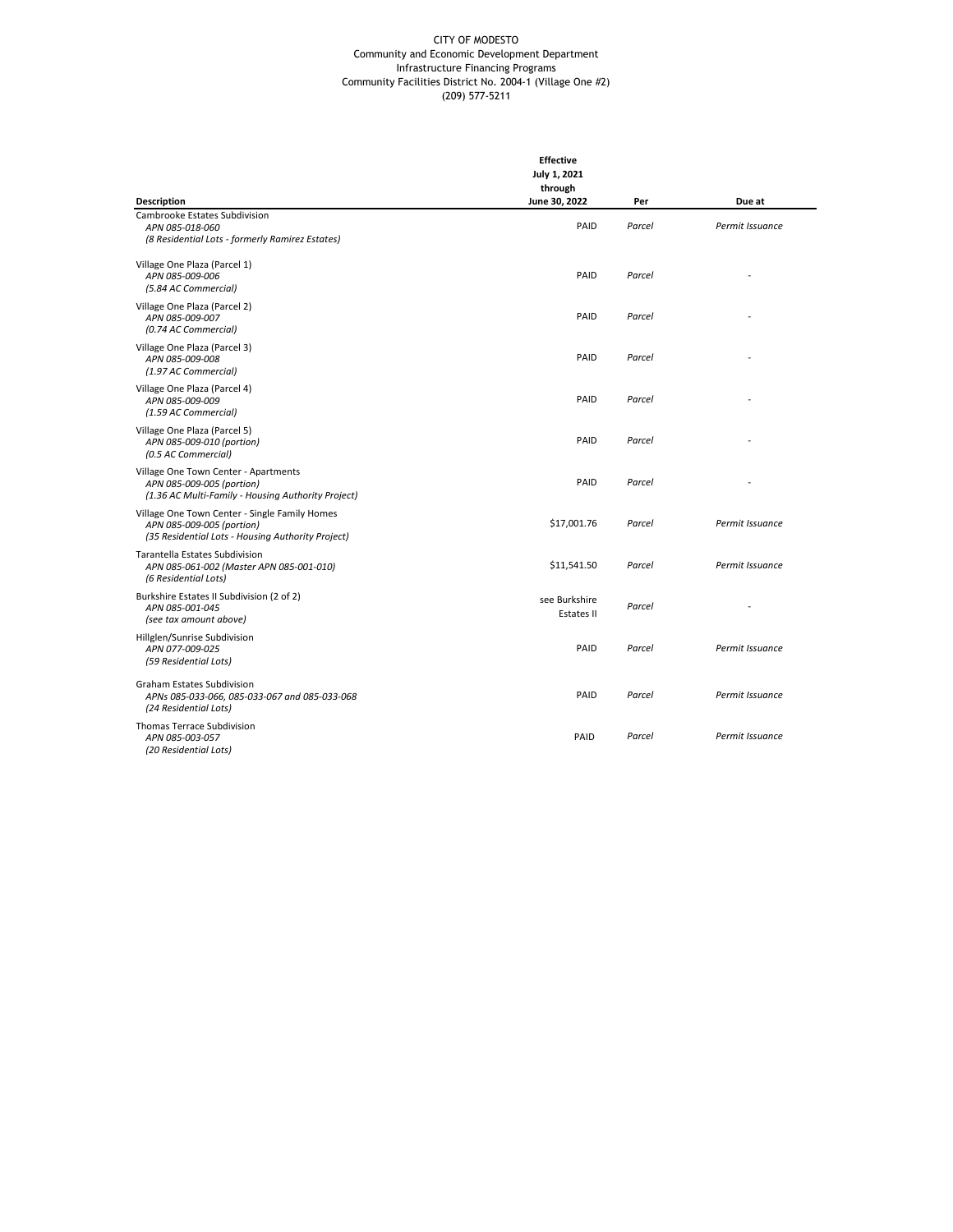|                                                                                               | <b>Effective</b><br>July 1, 2021<br>through |                               |                 |
|-----------------------------------------------------------------------------------------------|---------------------------------------------|-------------------------------|-----------------|
| <b>Description</b>                                                                            | June 30, 2022                               | Per                           | Due at          |
|                                                                                               |                                             |                               |                 |
| Village Corners (Parcel 1)<br>APN 085-062-001<br>(0.79 AC Commercial - formerly Pimentel)     | PAID                                        | Parcel                        |                 |
| Village Corners (Parcel 2)<br>APN 085-062-002<br>(0.77 AC Commercial - formerly Pimentel)     | PAID                                        | Parcel                        | Permit Issuance |
| Village Corners (Parcel 3)<br>APN 085-062-003<br>(0.75 AC Commercial - formerly Pimentel)     | PAID                                        | Parcel                        |                 |
| Village Corners (Parcel 4)<br>APN 085-062-004<br>(0.92 AC Commercial)                         | PAID                                        | Parcel                        |                 |
| Village Ranch Apartments<br>APN 077-008-030<br>(10.04 AC Multi-Family)                        | PAID                                        | Parcel                        |                 |
| <b>Walgreens Commercial</b><br>APNs 085-050-006, 085-050-007, and 085-050-008<br>(Commercial) | PAID                                        | Parcel                        |                 |
| 2500 Sylvan Ave<br>077-046-079<br>(Village Residential)                                       | PAID                                        | Parcel                        | Permit Issuance |
| <b>Hillglen Parks</b><br>077-009-058<br>(62 Residential Parcels)                              | PAID                                        | Parcel                        | Permit Issuance |
| One-Time Facilities Special Tax (Non-Annexed Properties) <sup>2</sup>                         |                                             |                               |                 |
| Tax Zone #1 (Formation - Annexation No. 5)<br>Low Density Residential                         |                                             | \$28,895.52 Net Taxable Acre  | Permit Issuance |
| Village Residential                                                                           |                                             | \$65,581.20 Net Taxable Acre  | Permit Issuance |
| Multi-Family Residential                                                                      |                                             | \$219,687.68 Net Taxable Acre | Permit Issuance |
| Commercial                                                                                    |                                             | \$112,840.18 Net Taxable Acre | Permit Issuance |
| Industrial                                                                                    |                                             | \$28,377.86 Net Taxable Acre  | Permit Issuance |
|                                                                                               |                                             |                               |                 |